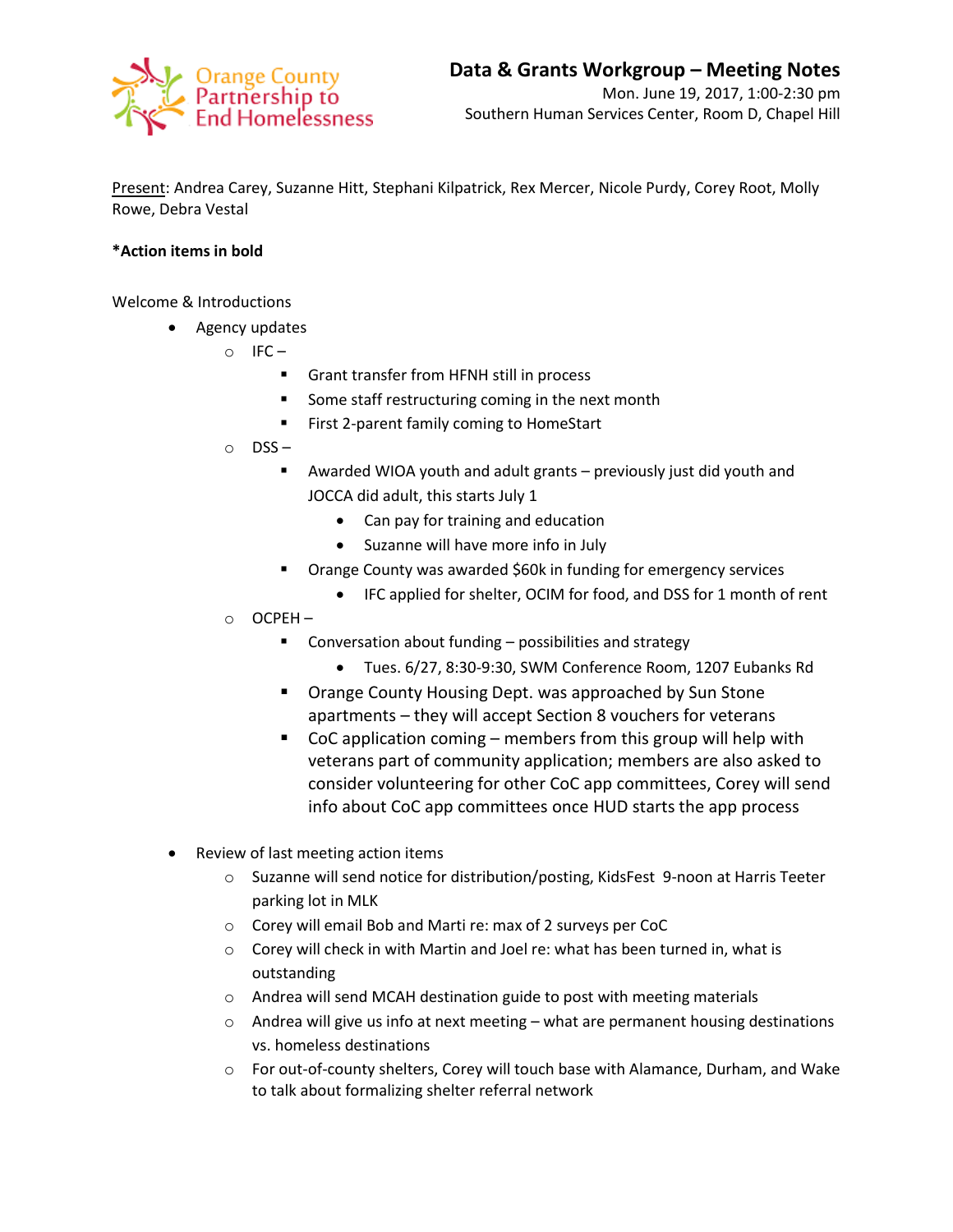

o The Data & Grants workgroup will watch detailed System Performance Measure videos in future meetings

Updates from HMIS Governance Committee meeting

- Budget and contact on target
- ServicePoint 6.0 and Qlik seem far away from being implemented
- Durham continues to rally for change -

Check in on APRs

- Current due/coming due
- NCCEH has a guide to the report: http://www.ncceh.org/files/8292

NCCEH Data Center Staff Update

- Current/future reports
	- o System Performance Measures submitted; this concludes Springtime reporting cycle, next big report will be in the Fall, AHAR
- Staff update
	- o Andy Phillips has joined the team as Local System Administrator, comes from being Agency Admin at Triangle Family Services
	- o Tia is back!

System Performance Measures Training Videos

- We watched and discussed the first three videos, Overview, Measure 1: Length of Time Homeless, & Measure 2: Returns
	- o https://www.hudexchange.info/trainings/system-performance-measures/

PIT/HIC and System Performance Measures Data Review

- Review of detailed data submitted to HUD
	- o PIT/HIC
		- We will focus on increased accuracy for numbers for SMI, Substance use disorder, HIV and DV
			- For SMI and substance use is this history or current episode? NCCEH will cover this info in next HMIS Users meeting
	- o System Performance Measures
		- NCCEH and Corey will think more offline about how to incorporate 100K list into length of time homeless measure – perhaps only to have locally
		- **Incorporate people who are couch surfing not counting these folks in LoTH** data but keeping them on 100K list if this is helpful
		- Measure 2